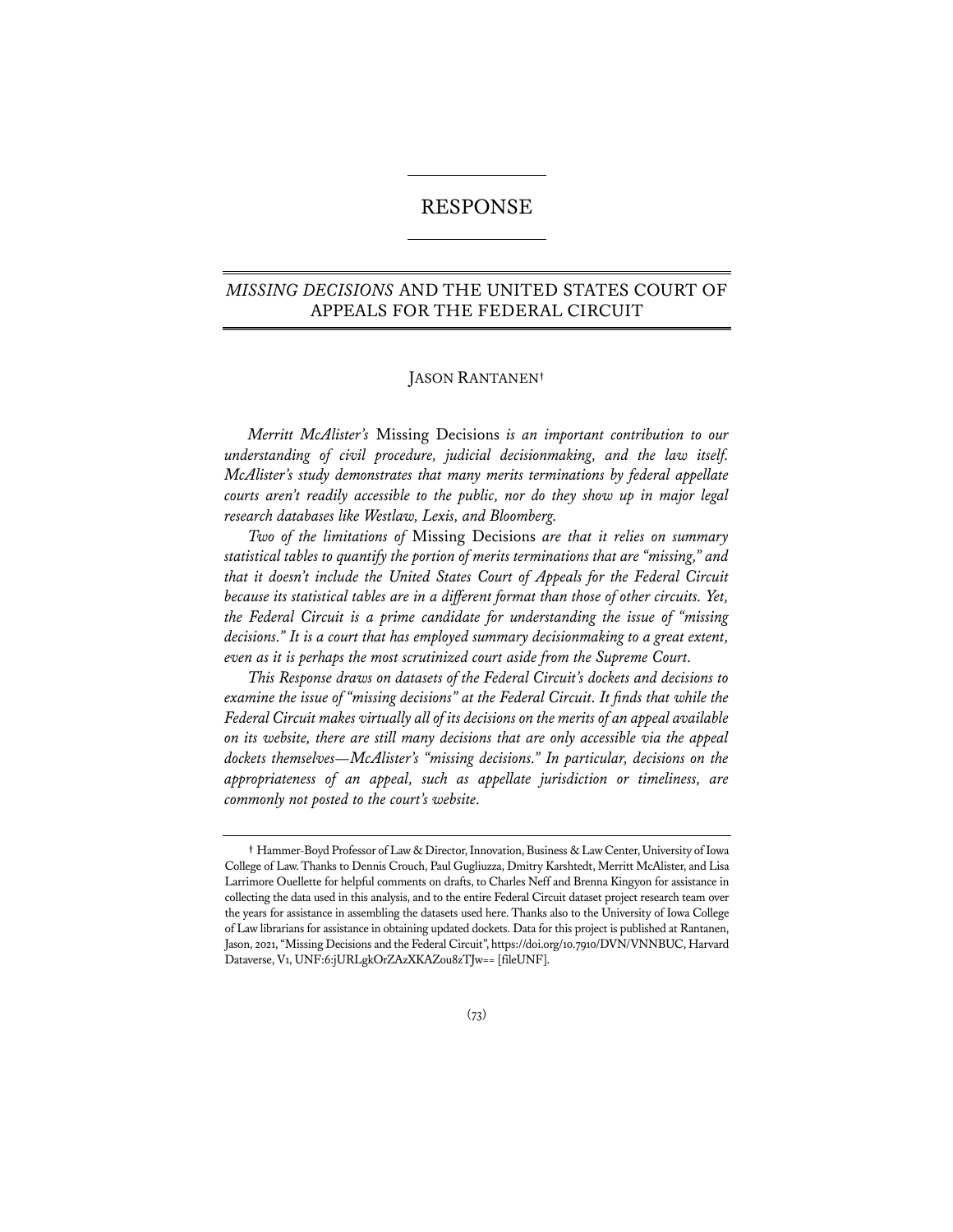| I. COMPARISON OF DECISIONS TO DOCKETED APPEALS76      |  |
|-------------------------------------------------------|--|
|                                                       |  |
| III. ANALYSIS OF MISSING TERMINATIONS FOR 2015  83    |  |
|                                                       |  |
|                                                       |  |
|                                                       |  |
|                                                       |  |
| IV. OBSERVATIONS, CONCLUSIONS, AND RECOMMENDATIONS 88 |  |

### INTRODUCTION

Merritt McAlister's *Missing Decisions* pierces through the appearance of appellate decisions to illuminate a hidden reality.**<sup>1</sup>** At its core, *Missing Decisions* challenges two foundational assumptions common to legal thinking: our certainty about what constitutes "the law," and our belief that in 2021, everything is at our fingertips—especially something as important (to many legal thinkers, at least) as federal appellate decisions. But, as McAlister demonstrates, they're not: a substantial number of appellate merits decisions aren't readily accessible to the public, nor do they show up in major legal research databases like Westlaw, Lexis, and Bloomberg.

This leads to McAlister's ultimate recommendation: that all terminating decisions in federal appeals be made available by those courts on a free, public site rather than locked away behind the paywall of PACER.**<sup>2</sup>** This recommendation is especially important given the evidence that McAlister presents that, in recent years, the contents of the major legal research databases have drawn almost entirely on what is available for free on the courts' websites rather than what actually exists on PACER. And even behind the paywall, decisions are hardly accessible: they can be searched by origin, date, docket and party name, but that is it. Available does not mean accessible.**<sup>3</sup>**

While these observations are significant, there are some limitations to McAlister's study. One is that *Missing Decisions* uses statistical summary

**<sup>1</sup>** Merritt E. McAlister, *Missing Decisions*, 169 U. PA. L. REV. 1101, 1101 (2021).

**<sup>2</sup>** *Id.* at 1160 (recommending that all terminating decisions in federal appeals be made freely available).

**<sup>3</sup>** *Accord* Acceleration Bay, LLC v. Activision Blizzard, Inc., 908 F.3d 765, 773 (Fed. Cir. 2018) (stating that "public accessibility requires more than technical accessibility" in the patent prior art context).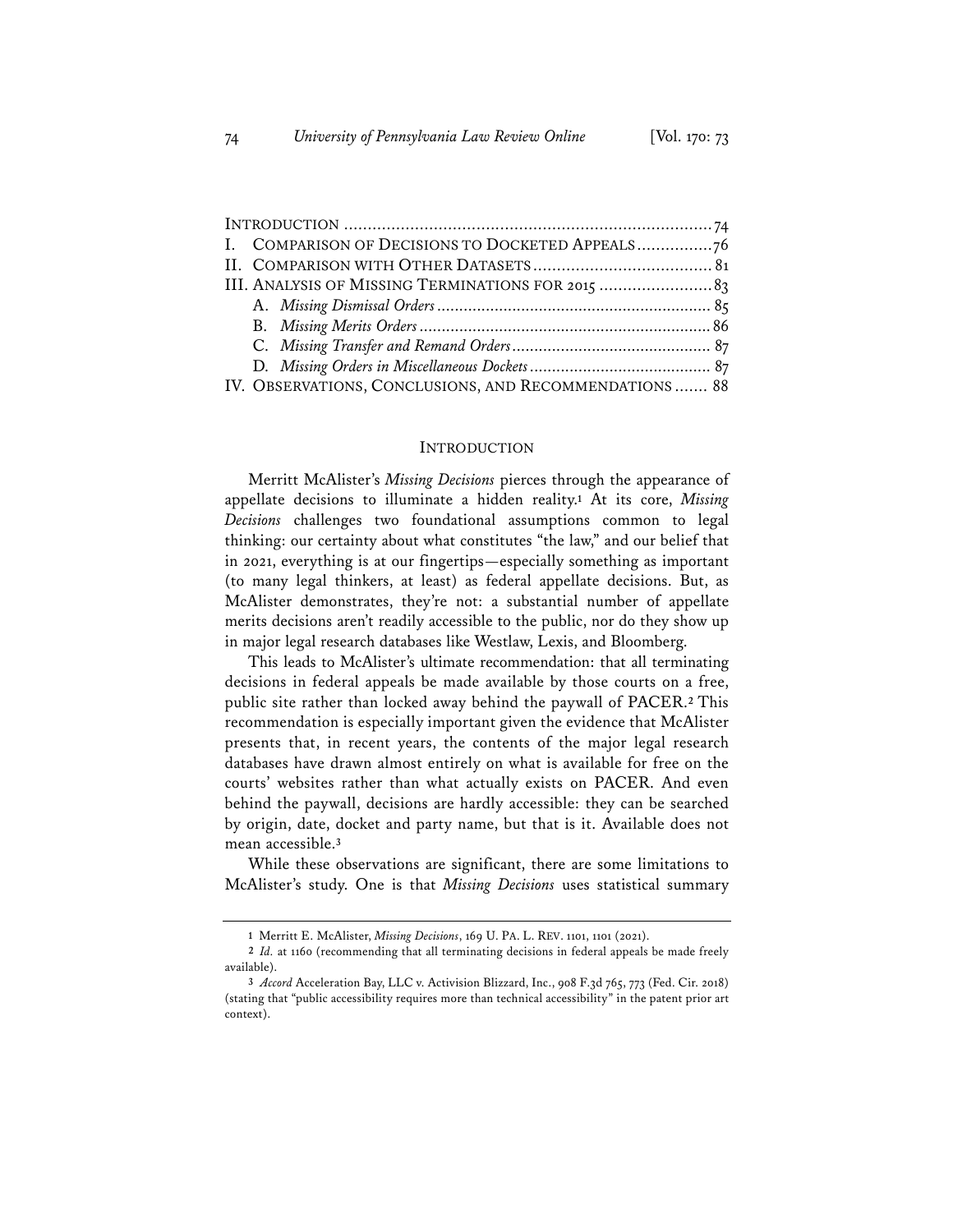tables rather than drawing upon the actual docketed appeals in order to quantify the portion of merits terminations that are "missing." In addition, McAlister necessarily doesn't include the United States Court of Appeals for the Federal Circuit because its statistical tables are in a different format than other circuits, one based only on numbers of original appeals rather than consolidated terminations. That difference in format prevents the direct application of McAlister's methodology to the Federal Circuit.**<sup>4</sup>**

Yet, at the same time, the Federal Circuit is a prime candidate for understanding the issue of "missing decisions." It has been labeled the "Secret Circuit,"**<sup>5</sup>** and is a court whose practice with summary affirmances affirmances with no judicial reasoning—has been written about at length.**<sup>6</sup>** And just as it may "change the law by saying nothing"**<sup>7</sup>** in its Rule 36 summary affirmances, it can also shape the law by determining what decisions are publicly accessible. Knowing what the court has—and has not made easily accessible also matters given the numerous empirical studies that have examined the court's decisionmaking.**<sup>8</sup>**

This Response draws on datasets of the Federal Circuit's dockets and decisions to examine the issue of "missing decisions" at the Federal Circuit. This examination reveals that approximately 63% of all docketed appeals at the Federal Circuit between 2008 and 2018 terminated in an "Opinion"**<sup>9</sup>** or

**<sup>4</sup>** *See* McAlister, *supra* note 1, at 1126 n.124 (noting that McAlister's article does not discuss unpublished decisions from the U.S. Court of Appeals for the Federal Circuit because the Administrative Office does not report data from that circuit). For data from the U.S. Court of Appeals for the Federal Circuit, see ADMIN. OFF. OF THE U.S. CTS., JUDICIAL BUSINESS OF THE U.S. COURTS tbl.B-8 (2021) [hereinafter JUDICIAL BUSINESS] (summarizing the number of appeals filed, terminated, and pending during the twelve-month period ending September 30, 2021).

**<sup>5</sup>** BRUCE D. ABRAMSON, THE SECRET CIRCUIT: THE LITTLE-KNOWN COURT WHERE THE RULES OF THE INFORMATION AGE UNFOLD (2007).

**<sup>6</sup>** *See, e.g.*, Kimberly A. Moore, Markman *Eight Years Later: Is Claim Construction More Predictable?*, 9 LEWIS & CLARK L. REV. 231, 234 (2005) (addressing the issue of summary affirmances); Beth Z. Shaw, *Please Ignore This Case: An Empirical Study of Nonprecedential Opinions in the Federal Circuit*, 12 GEO. MASON L. REV. 1013, 1013-14 (2004) (explaining the issue of summary affirmances); Dennis Crouch, *Wrongly Affirmed Without Opinion*, 52 WAKE FOREST L. REV. 561, 561 (2017) (discussing the issue of incorrect summary affirmances); Matthew J. Dowd, *Rule 36 Decisions at the Federal Circuit: Statutory Authority*, 21 VAND. J. ENT. & TECH. L. 857, 857 (2019) (addressing the interaction of Rule 36 summary affirmances and certain statutory provisions).

**<sup>7</sup>** Paul R. Gugliuzza & Mark A. Lemley, *Can a Court Change the Law by Saying Nothing?*, 71 VAND. L. REV. 765, 765 (2018).

**<sup>8</sup>** *See* Ryan Vacca, *The Federal Circuit as an Institution*, *in* 2 RESEARCH HANDBOOK ON THE ECONOMICS OF INTELLECTUAL PROPERTY LAW 104, 138-43 (Peter S. Menell & David L. Schwartz eds., 2019) (noting numerous studies analyzing the decisionmaking of the Federal Circuit).

**<sup>9</sup>** "Opinion" refers to the documents that the court itself labels "Opinion."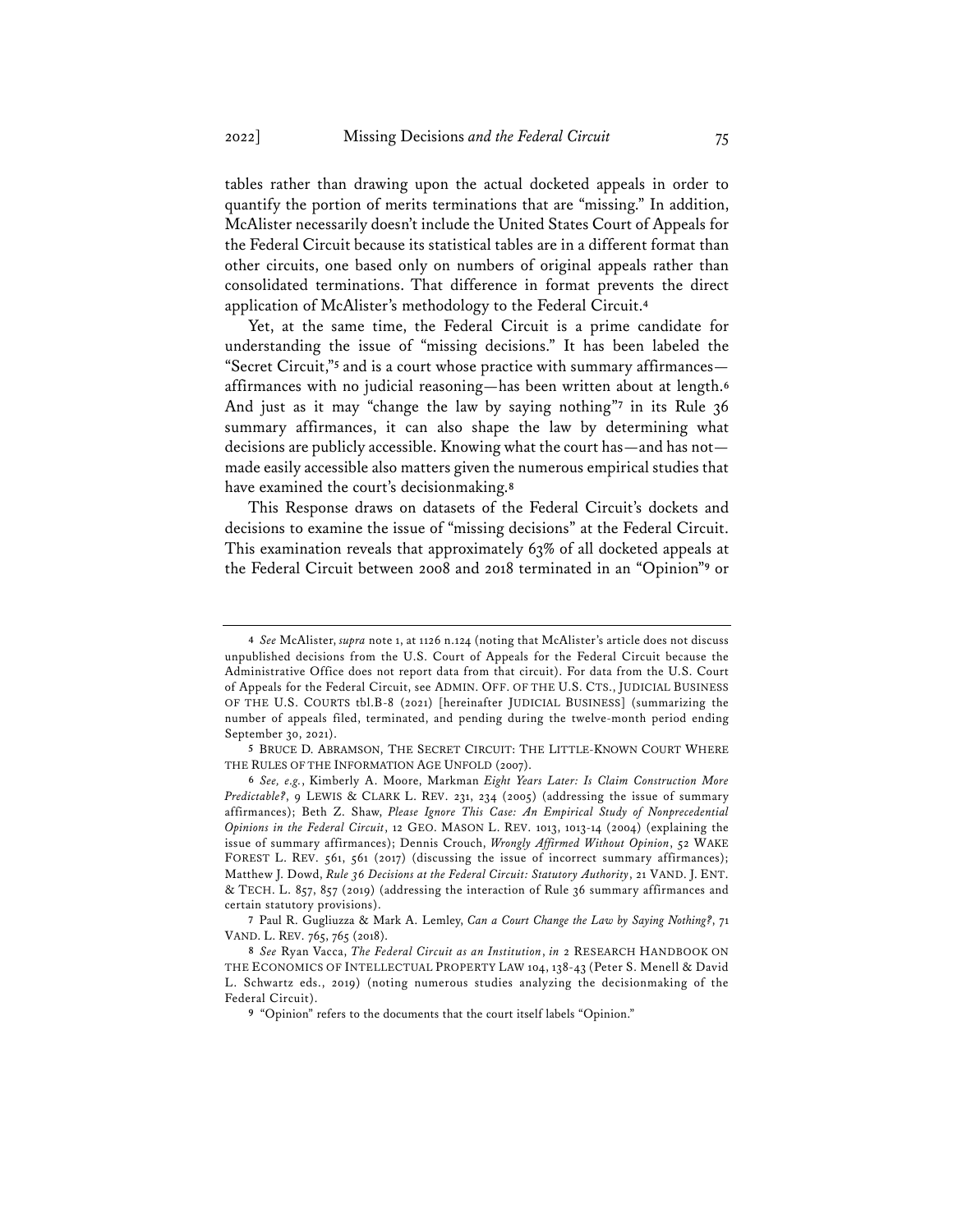summary affirmance under Federal Circuit Rule 36**<sup>10</sup>** that is available on the court's website. From there, however, the data become more complex. In some years, the Federal Circuit posted large numbers of orders (as distinguished from traditional "Opinions" or Rule 36 affirmances) on its website, while in others, the court posted almost none. But even these orders don't account for all terminations. A deeper analysis is necessary.

To further investigate "missing decisions" at the Federal Circuit, my research team and I created a dataset of all terminating orders for appeals filed in 2015 that did not have a terminating document available on the court's website. Thirty-one percent of all appeals did not have a terminating document available on the court's website. However, a large portion of these appeals were terminated through voluntary action (or inaction) by the appellant (23% of all appeals). The remaining 8% were terminated for a variety of reasons, including a small number (sixteen) that were terminated in a nonprecedential order addressing the substantive merits of the appeal.**<sup>11</sup>**

Although non-voluntary terminations comprised less than 10% of all terminations of appeals filed in 2015, we also observed some distinctive patterns about these terminations that the court did not post to its website. There is almost a complete absence of decisions that involve the "appropriateness" of an appeal, such as dismissals for lack of appellate jurisdiction and transfer orders. Similarly missing were judicial decisions dismissing appeals for failure to file appeals within the required time.

The remainder of this Response proceeds as follows. Part I compares the number of docketed appeals to the number of documents available on the Federal Circuit's website for appeals filed in 2008–2020. Part II compares the results from Part I to search results from the major legal research databases used in *Missing Decisions.* Part III takes a deep dive into terminations that were not posted on the court's website for appeals filed in 2015. Finally, Part IV provides some observations, conclusions, and recommendations.

# I. COMPARISON OF DECISIONS TO DOCKETED APPEALS

The core of *Missing Decisions* involves a comparison of the number of consolidated merits terminations reported in Table B-12 of *Judicial Business* to the number of results obtained by searching Westlaw, Lexis, Bloomberg

**<sup>10</sup>** Under Federal Circuit Rule 36, "[t]he court may enter a judgment of affirmance without opinion" when an opinion "would have no precedential value" and specified circumstances exist, such as that "the evidence supporting the jury's verdict is sufficient." FED. CIR. R. 36.

**<sup>11</sup>** *See infra* pp. 84-85.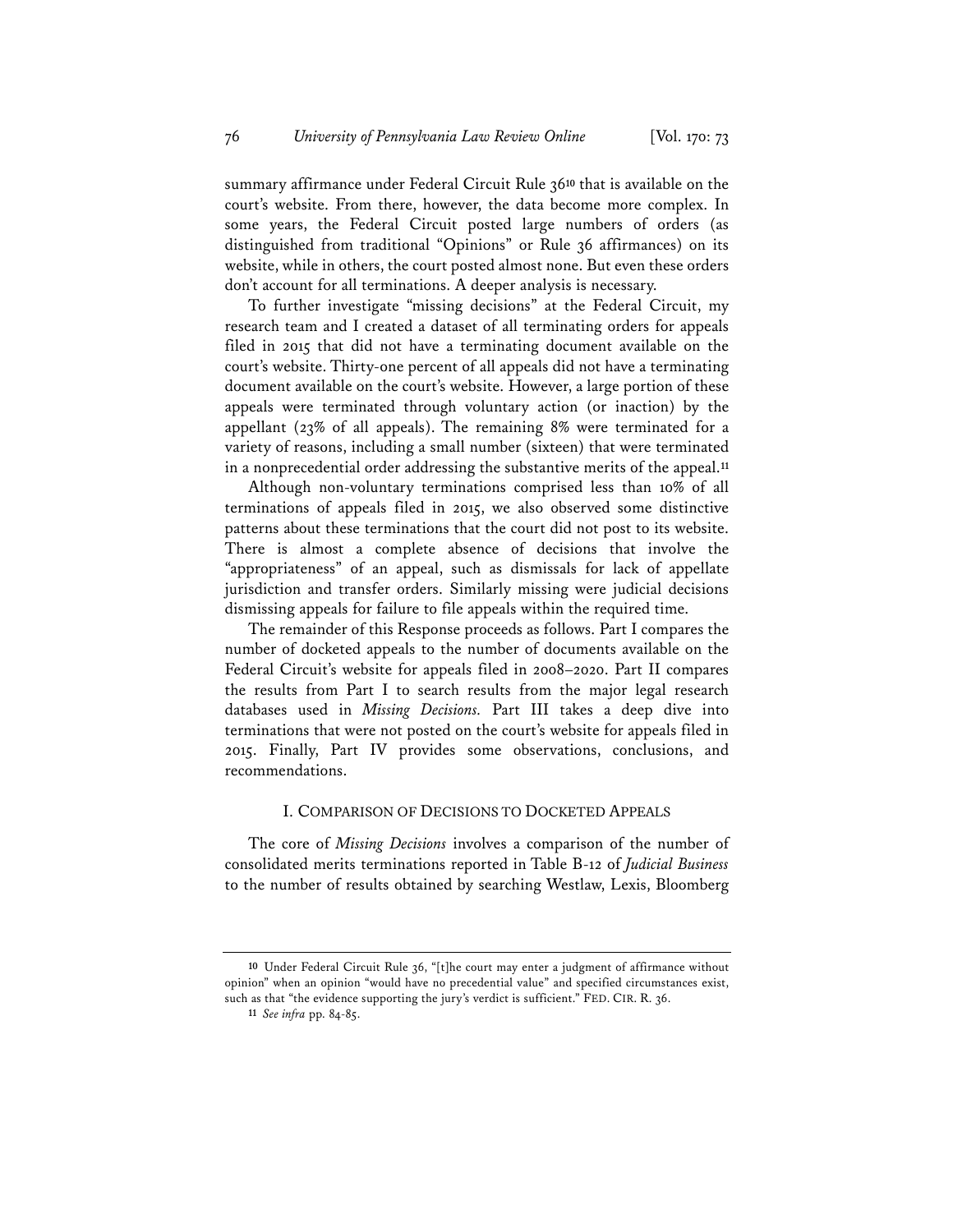Law,**<sup>12</sup>** and FDsys.**<sup>13</sup>** For the twelve federal appellate courts whose terminations are reported in these tables, McAlister finds a substantial difference between the number of consolidated terminations reported by the courts and the number of results reported by Lexis, Westlaw, Bloomberg Law, and FDSys—to the tune of nearly 30% of all merits terminations.**<sup>14</sup>** For example, the number of results returned for searching Lexis for the relevant time period were only 73% of the number of consolidated merits terminations.**<sup>15</sup>** McAlister also observes substantial inter-circuit variability in the frequency of these "missing decisions."**<sup>16</sup>**

Unlike the twelve circuits that McAlister analyzes in *Missing Decisions*, however, termination data for the remaining federal circuit court—the Court of Appeals for the Federal Circuit—is self-reported by the court in a form that isn't conducive to direct comparison with standard legal research databases. While *Judicial Business* reports appellate terminations in Tables such as B-5A and B-12 for the other twelve circuits, the Federal Circuit uses Table B-8, which reports only the numbers of terminations of individual appeals—not consolidated terminations.**<sup>17</sup>**

Because Table B-8 reports only information for individual appeals, the methodology used in *Missing Decisions* can't be directly used for the Federal Circuit. This is because the commercial research databases return results based on *documents* rather than *appeals*. And since a single document whether it is an opinion, a summary affirmance, or an order—can decide multiple appeals, the numbers returned by searching Westlaw, Lexis, or similar sources will automatically be smaller than the numbers of terminations reported by the Federal Circuit.

**<sup>12</sup>** To be clear, this doesn't refer to the Bloomberg Docket database, which is separate from its legal decisions database. The Bloomberg Docket database is a great resource; however, it is also limited to only what has been affirmatively collected from PACER rather than containing the entirety of PACER. We actually observed that most of the "missing decisions" for the Federal Circuit were not available on the Bloomberg docket database until we affirmatively requested them.

**<sup>13</sup>** *See* McAlister, *supra* note 1, at 1120-25.

**<sup>14</sup>** *See id.* at 1128 (noting that 30% of merits terminations from appeals as of right and original proceeding are not easily accessible). The number of results returned for FDSys was even lower. *Id.* at 1126.

**<sup>15</sup>** *Id.* at 1126 fig.2.

**<sup>16</sup>** *Id.* at 1134 tbl.3 (depicting significant variation among circuits in their percentage of unreasoned merits terminations).

**<sup>17</sup>** Although the version of Table B-8 that is posted on the court's website is based on the end of the Financial Year, Table B-8 is also available ending on a quarterly basis. *See Caseload Statistics Data Tables*, U.S. CTS., https://www.uscourts.gov/statistics-reports/caseload-statistics-data-tables [https://perma.cc/6JLD-2JE6] (type "B-8" in the "Search by table number field"; then click "Apply").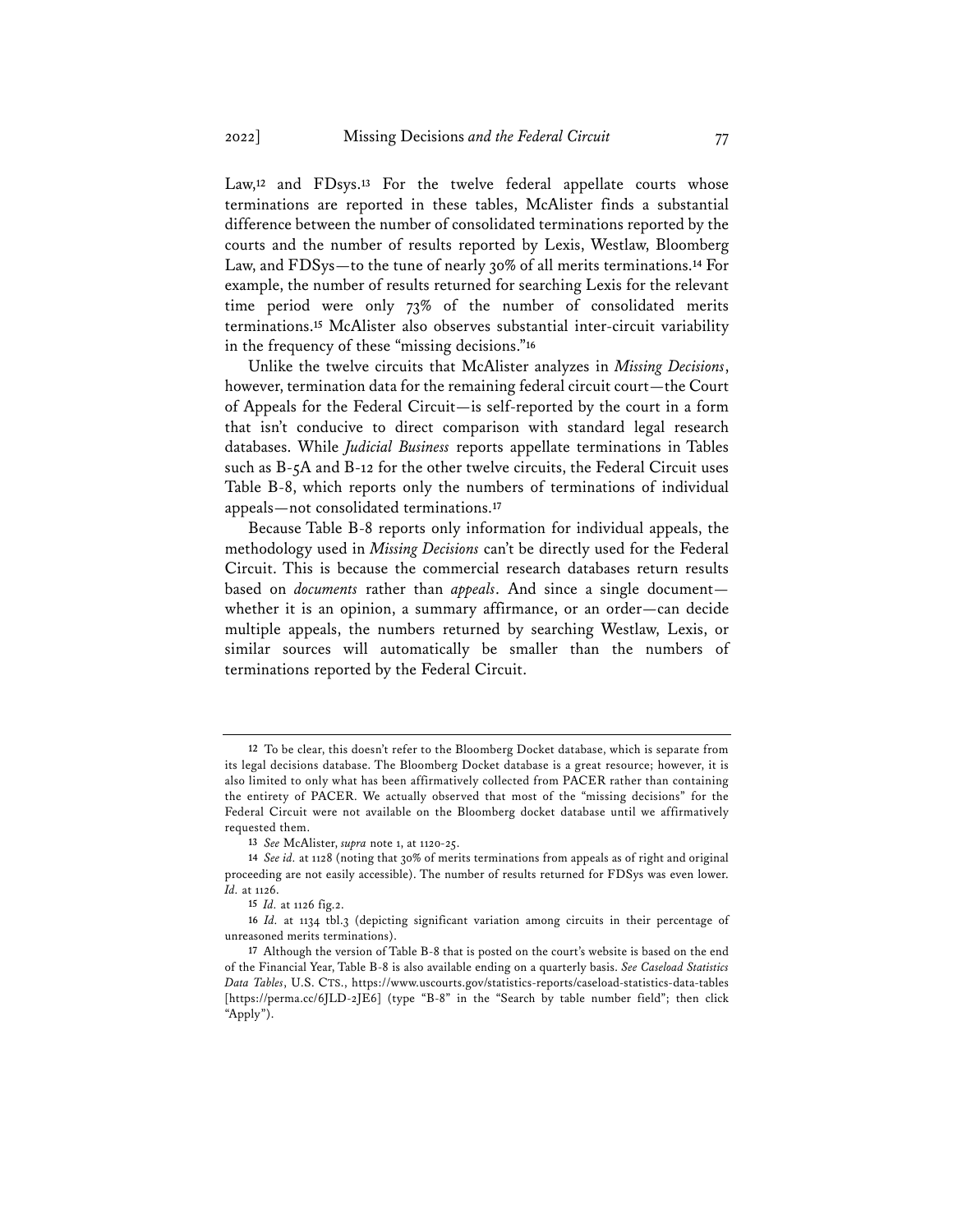There's another complexity with relying on Table B-8: it counts some appeals twice.**<sup>18</sup>** Appeals that are "reinstated" are counted both for the year the appeal was initially filed and the year it was reinstated.**<sup>19</sup>** According to the clerk's office, "reinstatement" can occur when an appeal is dismissed for failure to prosecute and the deficiency is satisfied within the appropriate time, a petition for rehearing is granted, or sometimes on remand from the Supreme Court.**<sup>20</sup>** As a result, a single appeal may show up multiple times in Table B-8. This doesn't diminish the importance of these individual terminations being publicly accessible, but it does add more complexity to the analysis.

To avoid the disutility of Table B-8 and obtain a more granular view of potential missing decisions, my research team and I used data drawn directly from PACER and the court's own website. This consists of two datasets from the Federal Circuit Dataset Project initiated by this author: the *Compendium of Federal Circuit Decisions* (the "document dataset"), which contains all opinions, summary affirmances, orders and other documents posted by the Federal Circuit on its website, and a dataset of Federal Circuit dockets (the "docket dataset").**<sup>21</sup>** The document dataset consists primarily of opinions and summary affirmances under Federal Circuit Rule 36—although for a period of time between 2008 and 2014, the court also posted a substantial number of orders covering a variety of matters (some as mundane as motions for extensions of time for a filing). The docket dataset includes the docket numbers of every Federal Circuit appeal since 2000 that is accessible through PACER, along with other information obtained from PACER.

By drawing from both datasets, it is possible to determine which appeal dockets have a document available on the court's website and which do not.

**<sup>18</sup>** A comparison of the number of appeals filed reported by the Federal Circuit in Table B-8 to the dockets actually available on PACER indicates that Table B-8 reports about eighty-seven more appeals filed on average each year than PACER indicates actually exist. *See* Jason Rantanen, *Federal Circuit Docket Dataset*, HARV. DATAVERSE (Sept. 10, 2021) [hereinafter *Docket Dataset*], https://doi.org/10.7910/DVN/EKSYHL; *see also* Jason Rantanen, *The Federal Circuit Dataset Project* (Univ. of Iowa Coll. of L., Legal Stud. Rsch. Paper No. 2021-31, 2021) [hereinafter *Rantanen Research Paper*], https://papers.ssrn.com/abstract\_id=3921275 (describing the *Federal Circuit Docket Dataset*).

**<sup>19</sup>** *See* Email from John C. Paul, Ct. Servs. Manager, U.S. Ct. of Appeals for the Fed. Cir. to Jason Rantanen, Hammer-Boyd Professor of L., Univ. of Iowa Coll. of L. (July 20, 2021, 6:01 AM) (on file with author) ("The B-8 table tracks both cases which were filed within the fiscal year, as well as cases which were reinstated in the given period.").

**<sup>20</sup>** Email from John C. Paul, Ct. Servs. Manager, U.S. Ct. of Appeals for the Fed. Cir. to Jason Rantanen, Hammer-Boyd Professor of L., Univ. of Iowa Coll. of L. (July 21, 2021, 5:54 AM) (on file with author).

**<sup>21</sup>** *The Compendium of Federal Circuit Decisions*, https://fedcircuit.shinyapps.io/federalcompendium (last visited Jan. 15, 2022); *Docket Dataset*, *supra* note 18. Details about the construction of these two datasets are available in Jason Rantanen, *The Landscape of Modern Patent Appeals*, 67 AM. U. L. REV. 985, 986-88 (2018) and *Rantanen Research Paper*, *supra* note 18, at 1-2.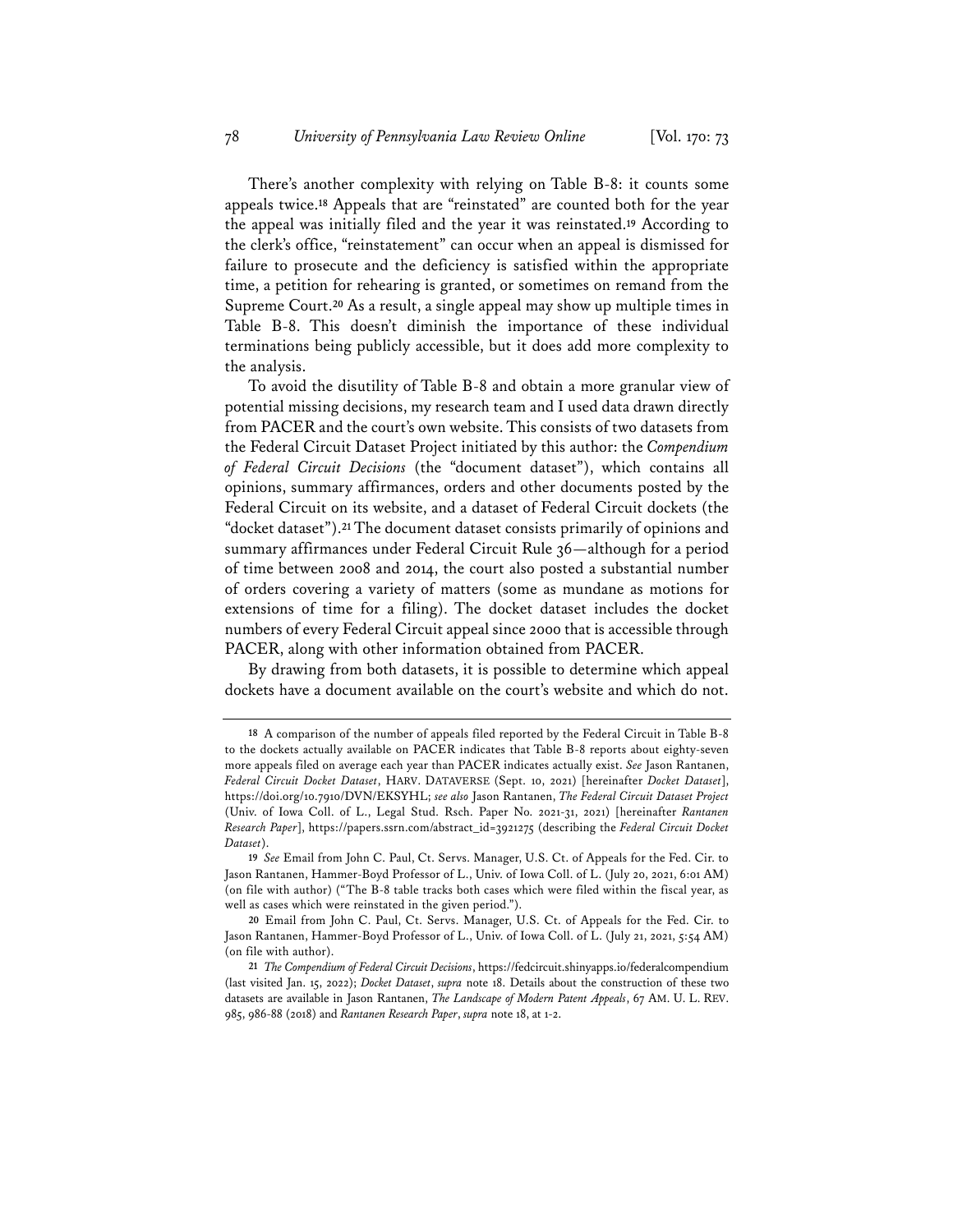In a nutshell, each record in the docket dataset was associated with the corresponding documents in the document dataset using the appeal docket numbers in the caption of the document.**<sup>22</sup>**

Table 1 shows whether each docketed appeal had an Opinion or Rule 36 summary affirmance available on the Federal Circuit's website for appeals filed in a given year. In addition, if it did not have either an Opinion or Rule 36 affirmance, but did have at least one Order, it is reflected in the "Order" column.**<sup>23</sup>** Because the earliest documents posted to the website are dated late 2004, relatively few appeals filed before 2003 are associated with a document in the dataset. Similarly, many appeals filed in 2020 or 2021 haven't yet been decided and thus do not have a corresponding decision associated with them. As a reminder, this data is on the per-*docket* level, meaning that it reflects whether an appeal docketed at the Federal Circuit has an associated opinion, Rule 36 affirmance, or order (if neither an opinion nor Rule 36 affirmance is available) on the court's website. It does not reflect the raw number of *documents*. Finally, as in the comparable analysis from *Missing Decisions*, the dockets reflected here include both original proceedings and regular appeals.**<sup>24</sup>**

**<sup>22</sup>** The appeal docket numbers are contained in the caption accompanying the docket. These were collected through a combination of automated and human coding, then manually verified. *Rantanen Research Paper*, *supra* note 18. We estimate that approximately 1% of documents may currently be missing one or more docket numbers in the dataset. A recent review of 3,300 opinions identified 31 records that were missing docket numbers (these were subsequently corrected). The full process for how the datasets were combined is provided in the project STATA code. *See Docket Dataset*, *supra* note 18.

**<sup>23</sup>** *See* Table 1. When making this match, Opinions and Rule 36 affirmances were prioritized over Orders, and only the highest priority document was counted for that appeal. In other words, if an appeal had both an Opinion and an Order associated with it, it was treated as having an opinion. In addition, note that an appeal does not necessarily end when the court enters a terminating order. There may be motions for reconsideration or petitions for rehearing. This analysis looks only at whether there was *some* terminating order available on the court's website.

**<sup>24</sup>** *See* McAlister *supra* note 2, at 1134-35. Note that only a relatively small number of the dockets in Table 1 (about forty to sixty per year) are original proceedings.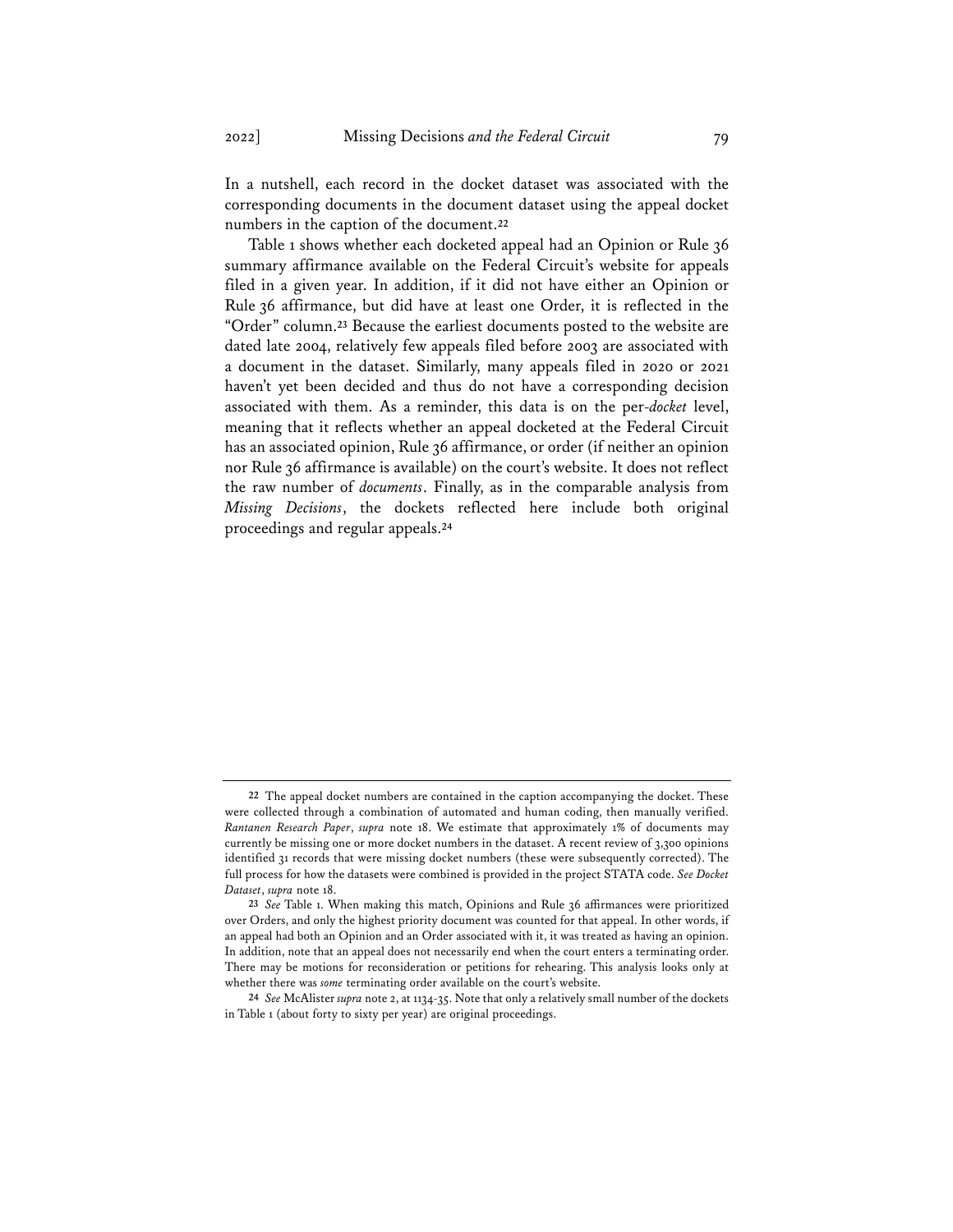| Year Appeal Docketed | Opinion        | Rule 36     | Order          | No Document | Total  |
|----------------------|----------------|-------------|----------------|-------------|--------|
| 1999                 | $\mathbf{1}$   | $\mathbf 0$ | $\mathbf 0$    | 361         | 362    |
| 2000                 | $\mathbf 2$    | $\mathbf 0$ | 0              | 1,310       | 1,312  |
| 2001                 | 8              | $\mathbf 0$ | 0              | 1,309       | 1,317  |
| 2002                 | $\overline{7}$ | $\mathbf 0$ | 0              | 1,785       | 1,792  |
| 2003                 | 171            | $\mathbf 0$ | $\mathbf{1}$   | 1,238       | 1,410  |
| 2004                 | 629            | $\mathbf 1$ | $\overline{4}$ | 844         | 1,478  |
| 2005                 | 644            | $\mathbf 0$ | $\overline{4}$ | 771         | 1,419  |
| 2006                 | 617            | 49          | 23             | 909         | 1,598  |
| 2007                 | 698            | 149         | 48             | 529         | 1,424  |
| 2008                 | 654            | 140         | 153            | 384         | 1,331  |
| 2009                 | 564            | 148         | 231            | 254         | 1,197  |
| 2010                 | 519            | 161         | 305            | 140         | 1,125  |
| 2011                 | 571            | 181         | 364            | 127         | 1,243  |
| 2012                 | 558            | 228         | 334            | 139         | 1,259  |
| 2013                 | 606            | 214         | 252            | 218         | 1,290  |
| 2014                 | 643            | 256         | 194            | 363         | 1,456  |
| 2015                 | 791            | 343         | $\overline{7}$ | 540         | 1,681  |
| 2016                 | 805            | 379         | 10             | 633         | 1,827  |
| 2017                 | 716            | 347         | 33             | 514         | 1,610  |
| 2018                 | 592            | 294         | 25             | 556         | 1,467  |
| 2019                 | 620            | 183         | 32             | 598         | 1,433  |
| 2020                 | 316            | 110         | 48             | 1,104       | 1,578  |
| 2021                 | 5              | $\mathbf 1$ | 23             | 755         | 784    |
| N/A <sup>25</sup>    | 11             | 6           | 8              | $\mathbf 1$ | 26     |
| Total, 1999-2021     | 10,748         | 3,190       | 2,099          | 15,382      | 31,419 |
| Total, 2008-2018     | 7,019          | 2,691       | 1,908          | 3,569       | 15,486 |

**Table 1: Comparison of Numbers of Appeals Docketed at the Federal Circuit to the Type of Document Available on the Court***'***s Website**

Looking only at the range for which we would expect to find a decision on the court's website if one was made (i.e., appeals docketed between 2008 and 2018), approximately 45% of docketed appeals are decided in an opinion, approximately 17% are summarily affirmed, and approximately 37% have neither an opinion nor Rule 36 available on the Court's website.

 Records with no year reflect docket numbers that appear on Federal Circuit documents but do not match to a docket number that results from searching PACER. Close examination of samples of these results indicates that the dockets themselves are under seal or not available on PACER. *See Rantanen Research Paper*, *supra* note 18, at 9, 15-16.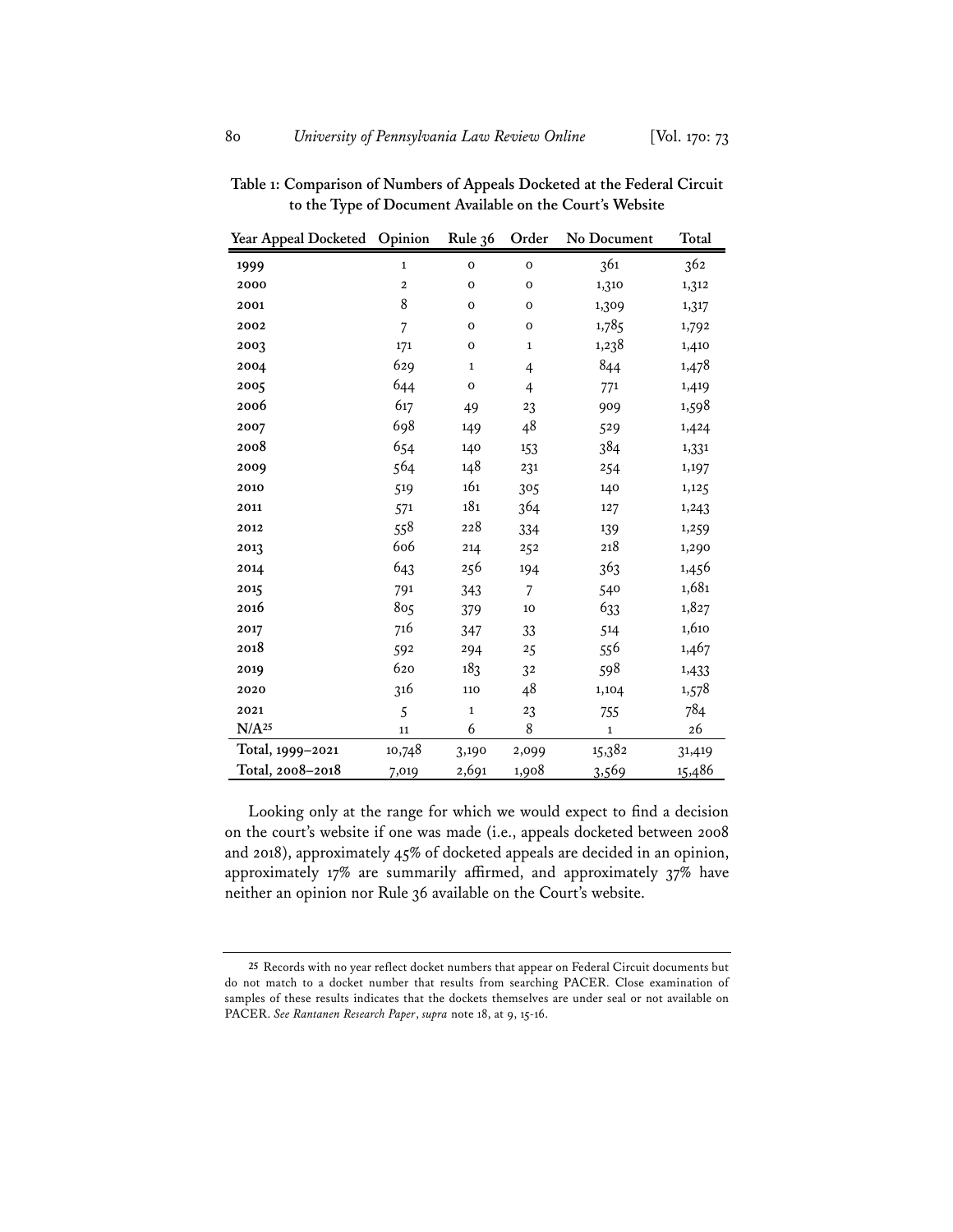We also looked to see whether the dockets with no terminating decision had some document other than an opinion or order in the document dataset. Of the approximately 5,900 dockets without an Opinion or Rule 36 affirmance between 2008 and 2018, 1,908 had an "Order" associated with the appeal number in the document dataset. These orders range from relatively trivial matters (such as motions to extend the time for filing a brief) to appeal terminations (such as orders dismissing the appeal). Thus, just because there is an "Order" for an appeal on the court's website does not mean that there is a terminating order.

But even if one were to assume that all of these orders are appeal-termination orders (and they are not), that still leaves  $3,868 - 25\%$  of all appeals—without any documents in the dataset for appeals filed between 2008 and 2018. Even for years in which the Federal Circuit was routinely posting orders, a substantial number of dockets do not have any orders associated with them on the website. And for dockets filed in more recent years, the dataset contains orders for only about 1–2% of dockets without an opinion or Rule 36 affirmance. This means that there are, indeed, a substantial number of appeal terminations that do not have an associated decision or other terminating order available on the court's website. What this does not tell us, however, is the type of terminations for these appeals. Are they merits terminations, voluntary dismissals, or something else?

# II. COMPARISON WITH OTHER DATASETS

To determine how the documents available on the Federal Circuit's website relate to those in commercial databases, we also replicated McAlister's methodology for determining the number of results obtained from searching the major legal research databases. The following table indicates the number of results from each source for the relevant Federal Circuit dataset as compared to the number of documents available on the Federal Circuit's website. In contrast with Table 1, Table 2 indicates the year of the document rather than the year the appeal was filed. As before, this analysis includes decisions in original proceedings such as petitions for a writ of mandamus.**<sup>26</sup>**

**<sup>26</sup>** To construct the Westlaw, Lexis, and Bloomberg components of this table, we employed the same methodology used by McAlister, with the exception that we used a calendar year date range rather than a financial year date range. FDSys data is not included here because, for some years, at least, the results on FDSys are unique at the appeal docket number level, not the document level. This means that a single document is represented multiple times in the results, limiting comparability to the other data sources.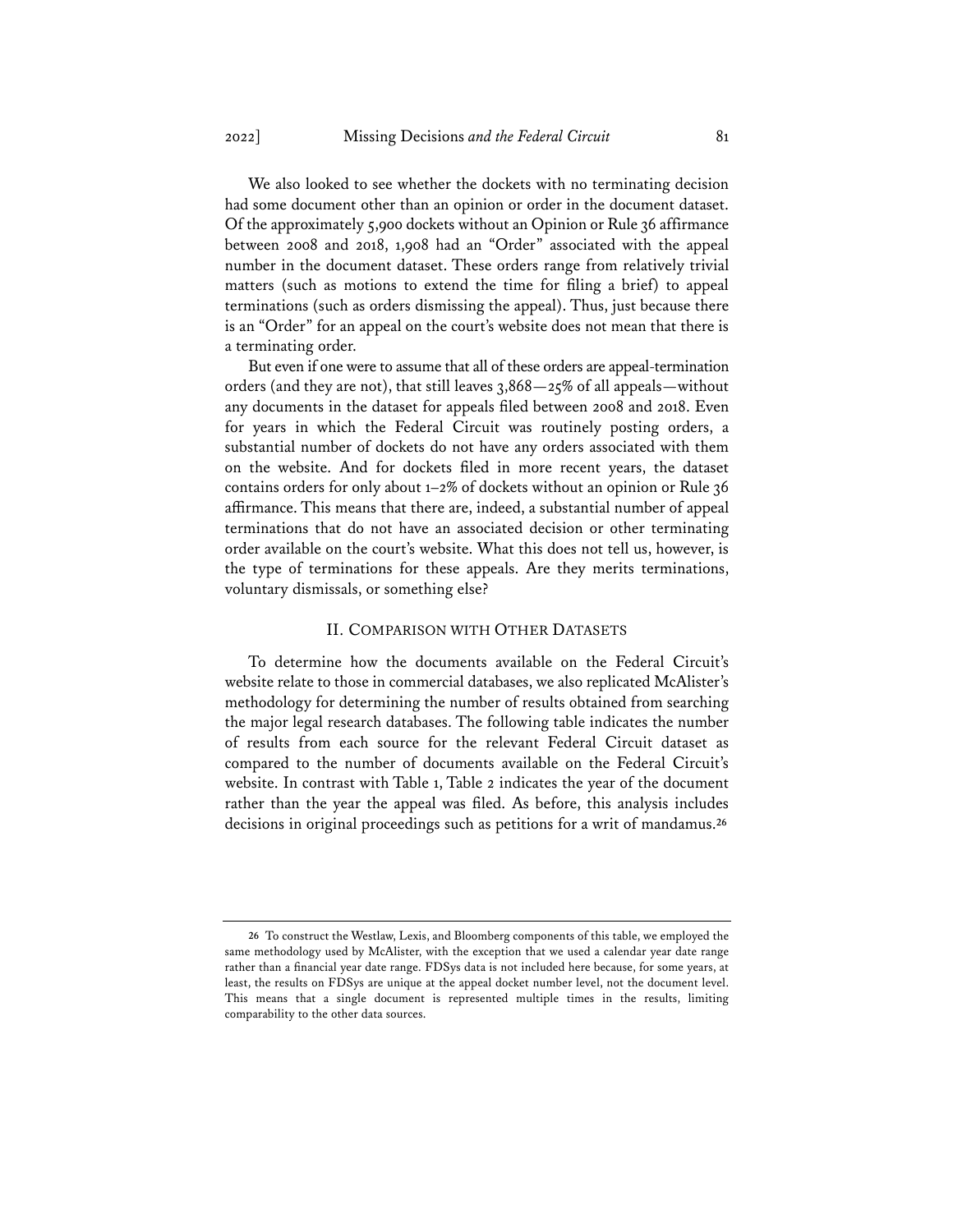| Year | Fed. Cir. Website | Westlaw | Lexis | Bloomberg |
|------|-------------------|---------|-------|-----------|
| 2008 | 746               | 1,594   | 1,830 | 1,595     |
| 2009 | 1,546             | 1,311   | 1,446 | 1,272     |
| 2010 | 1,527             | 1,130   | 1,693 | 1,122     |
| 2011 | 1,916             | 1,232   | 2,328 | 1,308     |
| 2012 | 1,855             | 930     | 2,267 | 1,227     |
| 2013 | 1,110             | 783     | 1,266 | 965       |
| 2014 | 1,234             | 901     | 1,262 | 984       |
| 2015 | 765               | 770     | 804   | 808       |
| 2016 | 817               | 839     | 844   | 844       |
| 2017 | 785               | 878     | 865   | 864       |
| 2018 | 745               | 829     | 806   | 806       |
| 2019 | 763               | 802     | 811   | 806       |
| 2020 | 781               | 887     | 891   | 888       |

**Table 2: Comparison of Federal Circuit Search Results from Various Databases**

This comparison reveals variation between sources in the number of results. For most years, the numbers of results across the databases are relatively consistent, but for other years they are wildly different. A likely reason for the variation from 2010 to 2014 is the inclusion of the miscellaneous orders on the court's website. These may have been selectively excluded by Westlaw and Bloomberg. In addition, while there is general consistency between the number of results for 2015 to 2020, for some years, the number of documents available in the commercial databases is 5–10% higher than the documents obtained directly from the court's website (e.g., 2017, 2018 and 2020). It is possible that these databases may sometimes pull documents directly from PACER according to their own criteria. For example, in some instances we saw other types of documents in the commercial database, such as orders relating to a request for rehearing en banc and, for 2020, voluntary dismissal orders.**<sup>27</sup>**

In any event, even for years in which the commercial databases contain a hundred more documents than are available on the court's website, it is still not close to filling the gap of missing terminations (and this only applies to the most recent years).

**<sup>27</sup>** Although we did not conduct a systematic review for this entire time period, a pilot comparison of the Westlaw results to the documents from the court's website for 2020 indicated that the Westlaw results included some voluntary dismissal orders. An example is *Topps Co., Inc. v. Koko's Confectionary & Novelty, Inc.*, No. 2020-2332, 2020 WL 9156947 at \*1 (Fed. Cir. Dec. 29, 2020).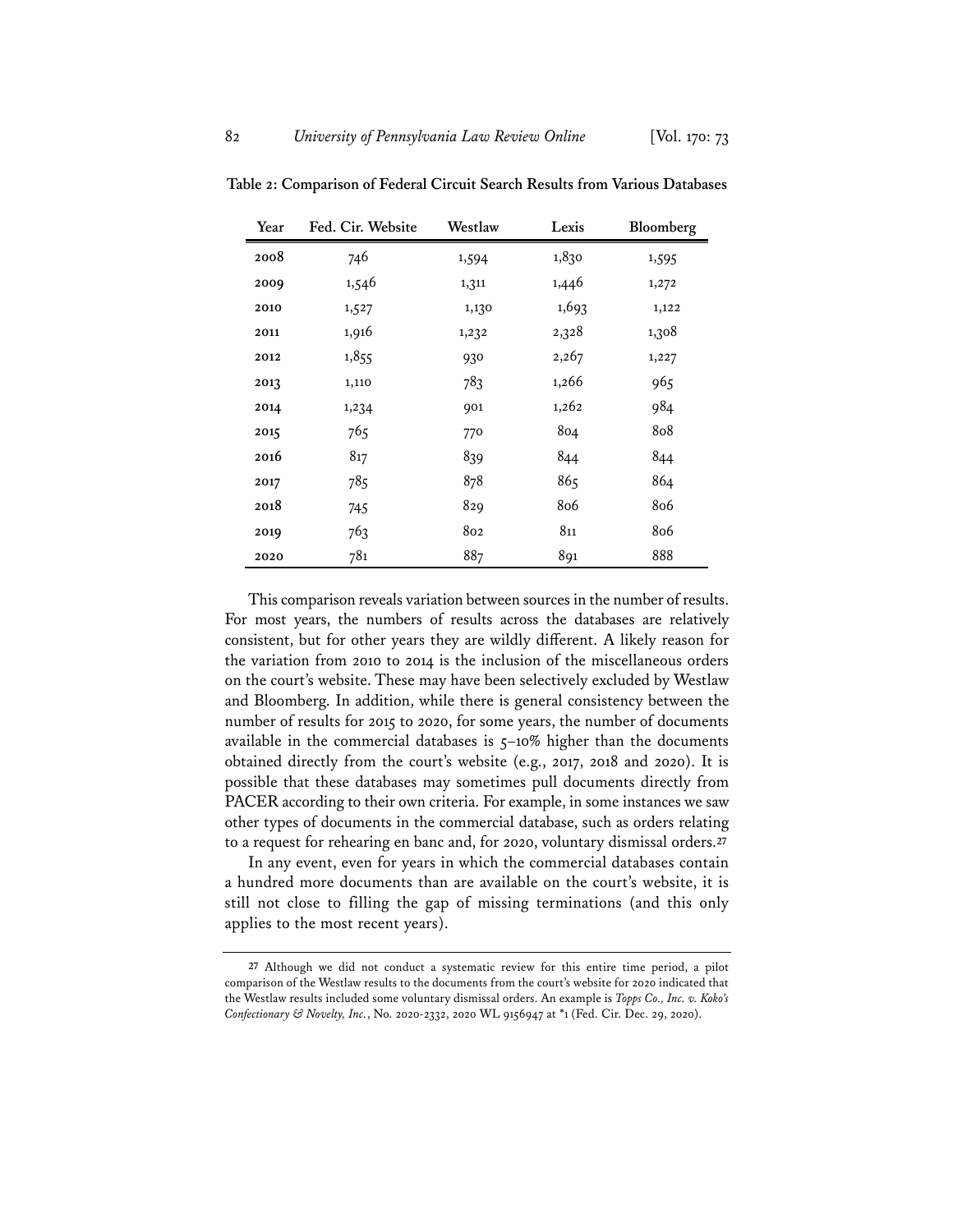#### III. ANALYSIS OF MISSING TERMINATIONS FOR 2015

What the two foregoing analyses do not reveal is the composition and nature of these missing terminations. Unfortunately, as McAlister observes, examining individual dockets is a substantial undertaking. Just obtaining the dockets for those appeals without an opinion, Rule 36 affirmance, or order available on the website is a major undertaking beyond the scope of a response essay.**<sup>28</sup>**

Because of this, my research team and I examined just the set of dockets created in the year 2015. This year is relatively recent, yet all appeals filed in that year had a terminating order by the time we conducted the review.**<sup>29</sup>**

The first step was to compare the set of docket numbers for all appeals filed in 2015 to the appeal numbers for documents available in the document dataset.**<sup>30</sup>** Table 3 shows whether the document was available on the court's website and, if so, the type of terminating document. It does not include original proceedings, such as petitions for writs of mandamus.

**Table 3: Source of Documents in** *Compendium of Federal Circuit Decisions* **(2015)**

| Document Type | Fed. Cir. Website | Missing | <b>PACER</b> | Total |
|---------------|-------------------|---------|--------------|-------|
| Missing       | Ω                 | 489     | 0            | 489   |
| Opinion       | 790               | Ω       | 0            | 790   |
| Order         |                   | Ω       | 8            | 14    |
| Rule $36$     | 343               | 0       | $\Omega$     | 343   |
| Total         | 1,139             | 489     |              | 1,636 |

In total, 1,636 appeals were filed in 2015. Of those, 790 resulted in a written opinion available on the court's website, while another 343 were summarily affirmed under Rule 36 in an order available on the court's website. Another six appeals had an "Order" available on the court's website, which in all but one case

**<sup>28</sup>** "Dockets" here means the actual docket itself, rather than just the docket number. The actual docket shows each individual docket entry. By reviewing the docket and the terminating order, it's possible to ascertain how the appeal was resolved.

**<sup>29</sup>** We also double-checked the appeal docket number data for documents in the *Compendium* to make sure that every docket number pertaining to a document was correctly reported. This resulted in the identification of sixteen documents that were missing one or more docket numbers; these were corrected in the document dataset.

**<sup>30</sup>** The document dataset was recently supplemented with the addition of terminating documents for miscellaneous dockets. Missing terminating documents for these miscellaneous dockets were obtained from PACER. Column titles indicate whether a document was collected from the Federal Circuit's website or from PACER. "Missing" indicates that at the time we ran this analysis, the document dataset (which was based on what was available on the court's website) did not include a terminating document for this appeal.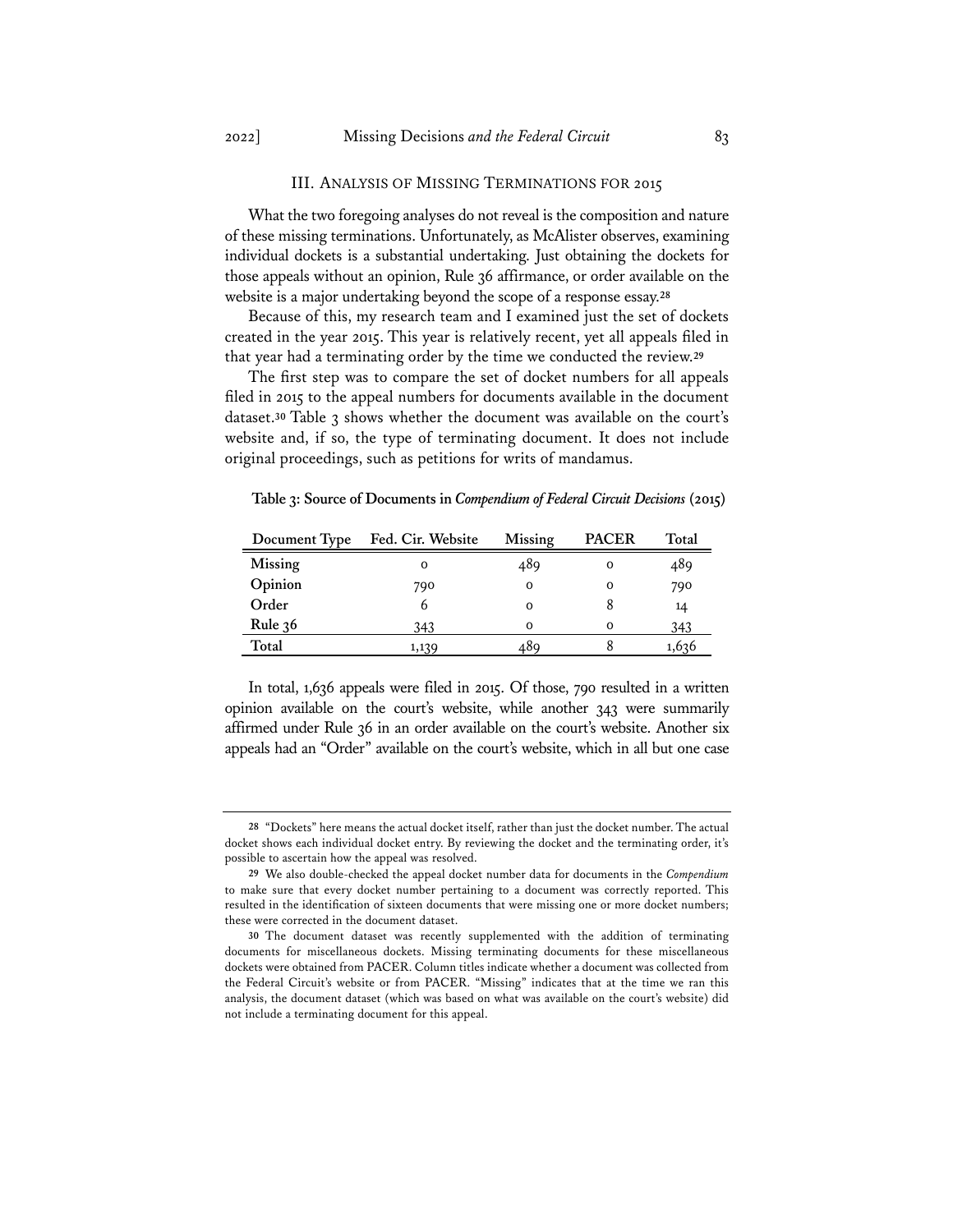was an order terminating the appeal. This left 497 appeals—31%—without a terminating document available on the court's website.**<sup>31</sup>**

To determine the composition of these potential "missing decisions," my research team and I reviewed the dockets and their terminating orders from PACER via a combination of Bloomberg's docket access and PACER directly. For each terminating order, we coded (1) the type of termination, (2) the reason for the termination, and (3) the text for the docket entry terminating the appeal. In addition, we coded the full set of docket numbers pertaining to that order.

Table 4 shows the type of termination for the 497 dockets that did not have an associated terminating document available on the court's website. The record unit is the docket.

**Table 4: Type of Terminating Document for Federal Circuit Appeals Filed in 2015 Without a Terminating Document Available on the Court***'***s Website**

| <b>Type of Terminating Document</b><br>for Missing Terminations | Frequency | Percent |
|-----------------------------------------------------------------|-----------|---------|
| Dismissal                                                       | 435       | 87.53   |
| Merits Order                                                    | 16        | 3.22    |
| Remand                                                          | 23        | 4.63    |
| Transfer                                                        | 23        | 4.63    |
| Total                                                           |           | 100.00  |

Nearly all (88%) of the terminations without a terminating document available on the court's website were dismissals. None of the missing terminating documents were opinions or precedential orders. However, we did identify a small number of orders that resolved the appeal on the merits, as well as a handful of remand and transfer orders.

Many of the terminations were sought by the appellant or parties jointly—in other words, they were voluntary. For example, 17 of the 23 remands were voluntary, in that either both parties moved jointly, or one party moved and was unopposed. Similarly, as Table 5 shows, 70% (303/435) of the dismissals were voluntary while another 17% (72/435) were due to a failure to prosecute the appeal (such as failing to timely pay the docketing fee or file a brief).

**31** These are the 489 dockets that did not have a document in the dataset plus the 8 dockets with a document that we had collected directly from PACER as part of another project.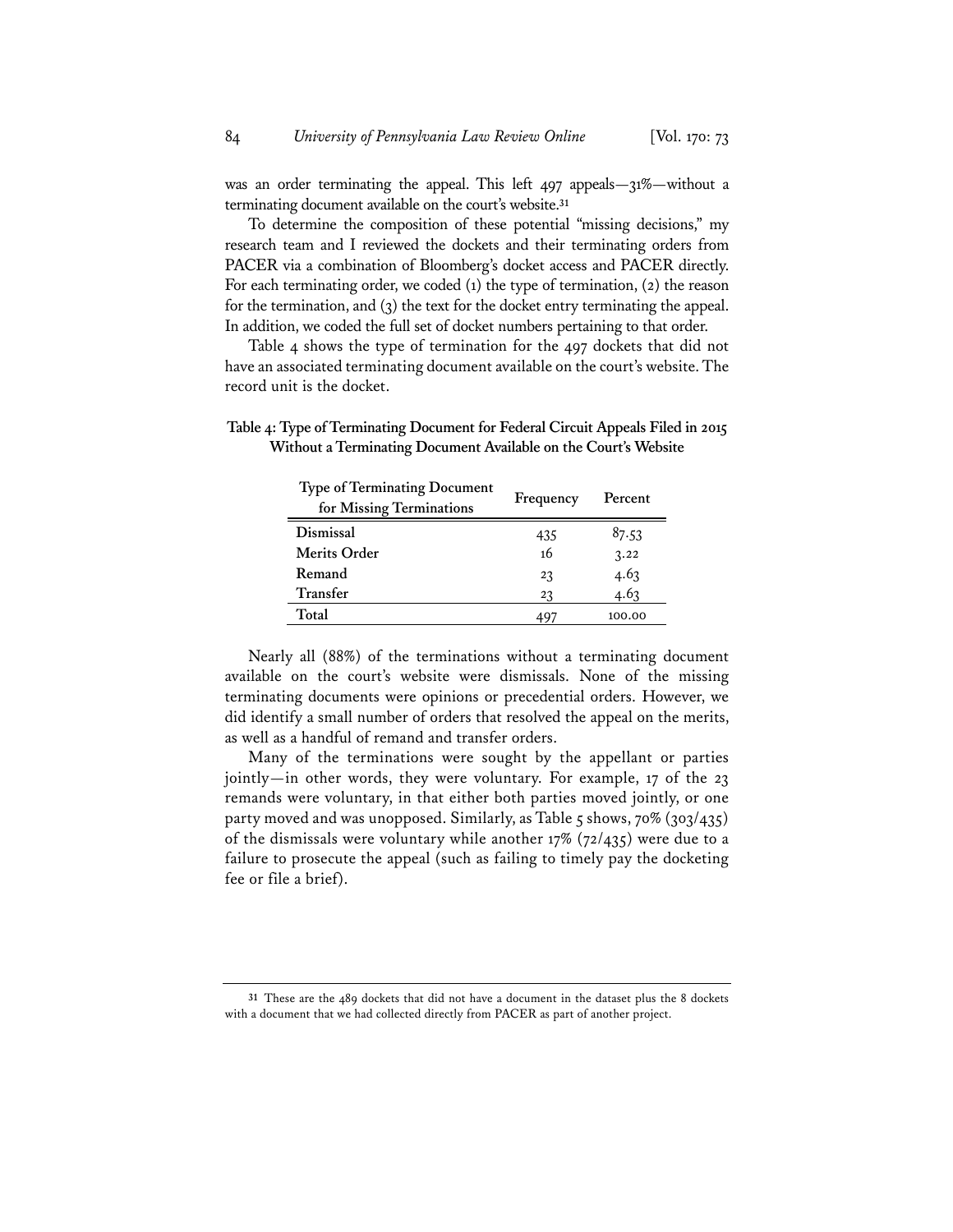| <b>Reason Appeal Dismissed</b> | Frequency | Percent |
|--------------------------------|-----------|---------|
| Appeal filed too late          | 11        | 2.53    |
| Appeal is moot                 | 3         | 0.69    |
| <b>Failure to Prosecute</b>    | 72        | 16.55   |
| Improper cross-appeal          | 3         | 0.69    |
| Lack of appellate jurisdiction | 31        | 7.13    |
| Other                          | 12        | 2.76    |
| <b>Voluntary Dismissal</b>     | 303       | 69.66   |
| Total                          | 435       | 100.00  |

**Table 5: Reason for Dismissal of Appeals Filed in 2015**

Excluding those appeals that were voluntarily terminated, terminated through mootness, or terminated because of inaction by the appellant (i.e., voluntary dismissals, voluntary remands, and dismissals for failure to prosecute or mootness) left 57 dismissed appeals, 23 transferred appeals, 16 appeals decided on the merits, and 6 appeals remanded to the lower tribunal. Collectively, these constitute 6% (102/1,636) of the terminations of all appeals filed in 2015. If one were to consider the denominator to be these 57 appeals plus the 1,139 opinions, Rule 36 affirmances, and orders available on the court's website (i.e., what one could reasonably argue are the court's actual "decisions") from Table 3, that rises to 8%—still a very small fraction of the total terminating decisions by the court.

Yet, while the number of missing Federal Circuit decisions is small, it is not miniscule. Analyzed with documents as the record unit as opposed to dockets, the missing decisions consist of 41 dismissal orders, 23 transfer orders, 12 merits orders, and 6 remand orders. Each of these is discussed in more detail below.

### A. *Missing Dismissal Orders*

While the dismissal orders may initially appear insignificant, a closer look reveals a wealth of hidden jurisprudence. Of the forty-one non-consented dismissal orders, eleven were based on a failure to comply with the statutory deadline for filing an appeal with the court. Three were dismissals of crossappeals that the court considered to be improper—a matter that commentators have written about.**<sup>32</sup>** And a handful of orders just didn't contain any information other than that the appeal was dismissed.

**<sup>32</sup>** *See, e.g.*, Andrew V. Trask, *Conditional Cross-Appeals at the Federal Circuit*, 22 FED. CIR. BAR J. 501, 501 (2012) ("Recent decisions indicate that a cross-appeal on patent infringement, which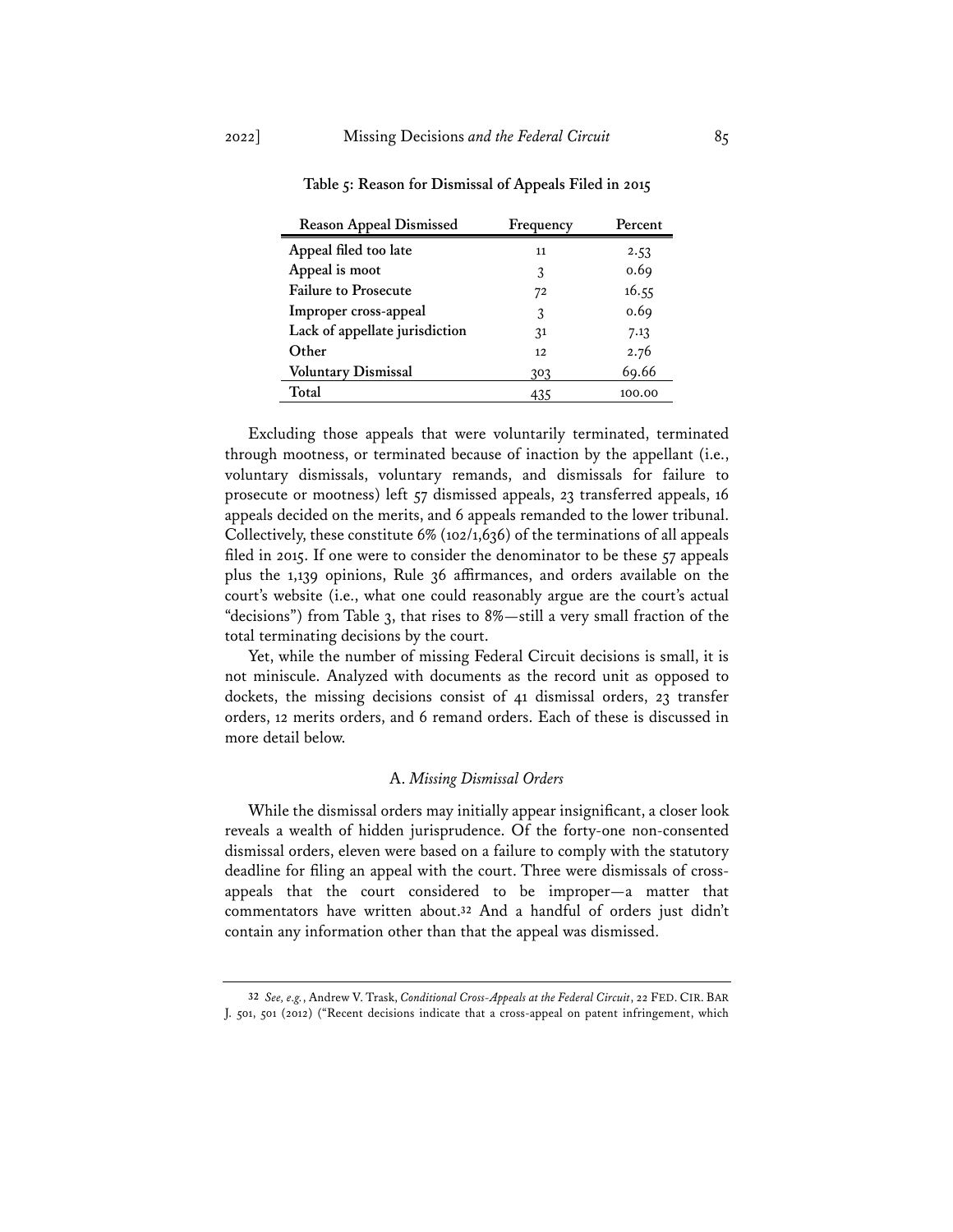The largest group of dismissals, however, was for lack of appellate jurisdiction. In several instances, such as Appeal No. 2016-1343, the court concluded that the appeal was premature, and thus the court lacked jurisdiction under 28 U.S.C.  $\S$  1295(a).<sup>33</sup> In others, the court dismissed the appeal as outside its statutory jurisdiction. Although none of these orders on lack of subject matter were precedential, and they may seem mostly millrun, they are precisely the kind of "missing decisions" that McAlister discusses in her article.**<sup>34</sup>**

Finally, there were two fairly significant dismissal orders that didn't fall into any of the other categories; these might fall into the category of "oversight" rather than systematic non-inclusion. *Arunachalam v. SAP America, Inc.* was the first.**<sup>35</sup>** *Arunachalam* involved application of collateral estoppel to bar not just relitigation of the *identical* claims that were invalidated in a previous litigation, but also other claims in those patents. The Federal Circuit held that collateral estoppel barred Dr. Arunachalam's claims because the same lack-of-enablement flaw applied to the other claims of the patent as well.**<sup>36</sup>** The second was *Witherspoon v. Office of Personnel Management*, which involved the issue of substitution for a deceased petitioner in a matter before the Office of Personnel Management.**<sup>37</sup>** Both of these decisions, too, are rather substantive and thus fall within the types of decisions that McAlister's analysis raises concerns about.

# B. *Missing Merits Orders*

The most surprising set of "missing decisions" were the merits orders. These orders briefly or summarily affirmed the court or tribunal being reviewed, but unlike a summary affirmance under Federal Circuit Rule 36,

would not offer broader relief than the district court's judgment of invalidity, would be improper in these circumstances.").

**<sup>33</sup>** Bestop, Inc. v. Tuffy Sec'y Prods., Inc., No. 2016-1343, at 2 (Fed. Cir. Mar. 10, 2016) (nonprecedential order).

**<sup>34</sup>** In addition to being important in its own right, see Joseph R. Re, *Federal Circuit Jurisdiction over Appeals from District Court Patent Decisions*, 16 AIPLA Q.J. 169 (1988), for a discussion on various jurisdictional problems unique to the Federal Circuit. Decisions about the court's jurisdiction may also be relevant to the Federal Circuit's choice of law jurisprudence, a topic receiving current scrutiny. *See* Jennifer E. Sturiale, *A Balanced Consideration of the Federal Circuit's Choice-of-Law Rule*, 2020 UTAH L. REV. 475 (stating that the Federal Circuit's jurisdiction is based on subject matter, rather than geography, and demonstrating the choice of law issues that arise thereunder).

**<sup>35</sup>** No. 2015-1424 (Fed. Cir. Sept. 23, 2016) (per curiam) (nonprecedential order) (consolidated appeal of Nos. 2015-1424, 2015-1433, 2015-1429, and 2015-1869).

**<sup>36</sup>** *Id.* at 7. While there are several other decisions in related matters, see, e.g., *In re* Arunachalam, 709 F. App'x 699, 701, 703 (Fed. Cir. 2017) (discussing ongoing patent litigation with against different entities), I was unable to locate the *Arunachalam v. SAP America, Inc.* order on Westlaw or Lexis.

**<sup>37</sup>** No. 2015-3106 (Fed. Cir. Sept. 3, 2015) (consolidated appeal of Nos. 2015-3106 and 2015-3145).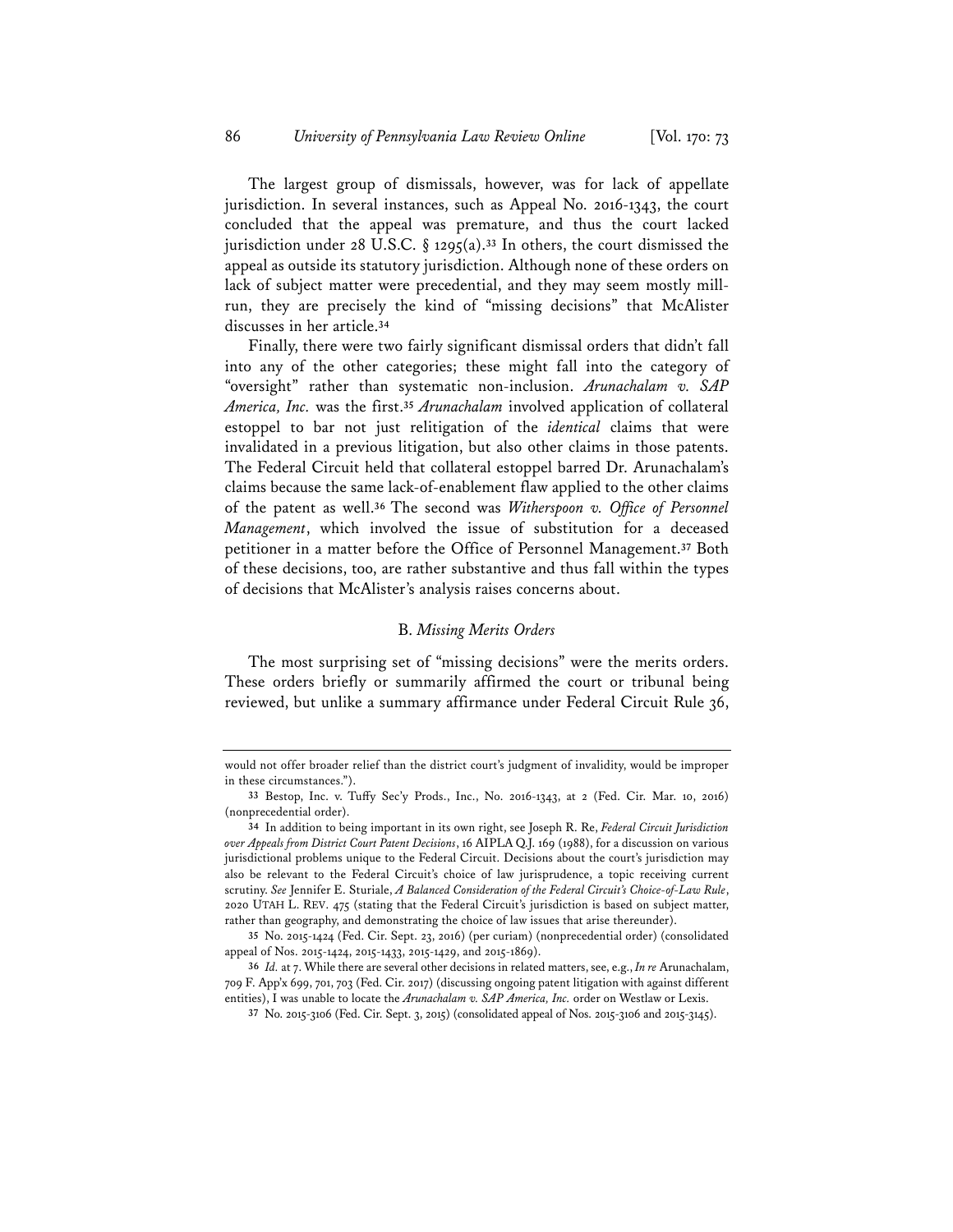they provided additional reasoning or discussion. For example, the order in *Olesky v. General Electric Co.*, contained the following text:

The judgment of the United States District Court for the Northern District of Illinois is affirmed on the ground that the district court properly granted summary judgment that General Electric did not infringe the asserted claims of the U.S. Patent No. 6,449,529 ("'529 patent"). In light of this disposition, this court does not reach the issues of whether the '529 patent claims are patent eligible under 35 U.S.C. § 101, and whether General Electric maintained its shop right to the '529 patent.**<sup>38</sup>**

The "merits order" in Appeal No. 2015-1654 was similar. In that order, the court affirmed the district court's decision that the patent claims would have been obvious.**<sup>39</sup>** Other merits orders affirmed in different types of appeals. One "merits order," in Appeal Nos. 2016-1317, 2015-5092, 2015-5045, 2015-5078 and 2015-5129, involved a summary reversal that was partially consented to by the appellees.**<sup>40</sup>**

One common feature of all of the merits decisions in this "missing decisions" set is that they were all nonprecedential and labeled as an "Order." This observation is consistent with McAlister's observation that while federal appellate courts routinely make "Opinions" available on their websites, they are less good about making documents labeled as "Orders" available.**<sup>41</sup>**

# C. *Missing Transfer and Remand Orders*

The final set of "missing decisions" consisted of transfer and remand orders. The transfer orders involved the transfer of appeals to other circuits that would have jurisdiction over the appeal. The six remand orders in this subset were contested remand orders. As with the dismissal orders discussed above, access to these orders would shed greater light on the court's legal decisionmaking.

# D. *Missing Orders in Miscellaneous Dockets*

Table 3 only contains data for "regular appeals." The Federal Circuit also decides petitions for writs of mandamus and petitions for permission to appeal—i.e., the "original proceedings" that McAlister suggests may constitute a substantial portion of the missing decisions. Although not

**<sup>38</sup>** Olesky v. Gen. Elec. Co., Nos. 2016-1149, 2015-1186, 2016 WL 9447164, at \*1 (Fed. Cir. Dec. 21, 2016). **39** Purdue Pharma L.P. v. Amneal Pharm., LLC (*In re* Oxycontin Antitrust Litig.), No. 2015- 1654 (Fed. Cir. Apr. 8, 2016) (per curiam) (nonprecedential order).

**<sup>40</sup>** Longnecker Prop. v. United States, No. 2015-5045, at 7 (Fed. Cir. Nov. 14, 2016) (nonprecedential order) (consolidated appeal of Nos. 2015-5045, 2015-5078, 2015-5092, 2015-5129, and 2016-1317) ("Appellees consent in part to the motion.").

**<sup>41</sup>** *See* McAlister, *supra* note 1, at 1136-37 (stating that, while "'opinions' are easy and free to find," Courts of Appeals do not routinely publish "judgments" for free on their websites).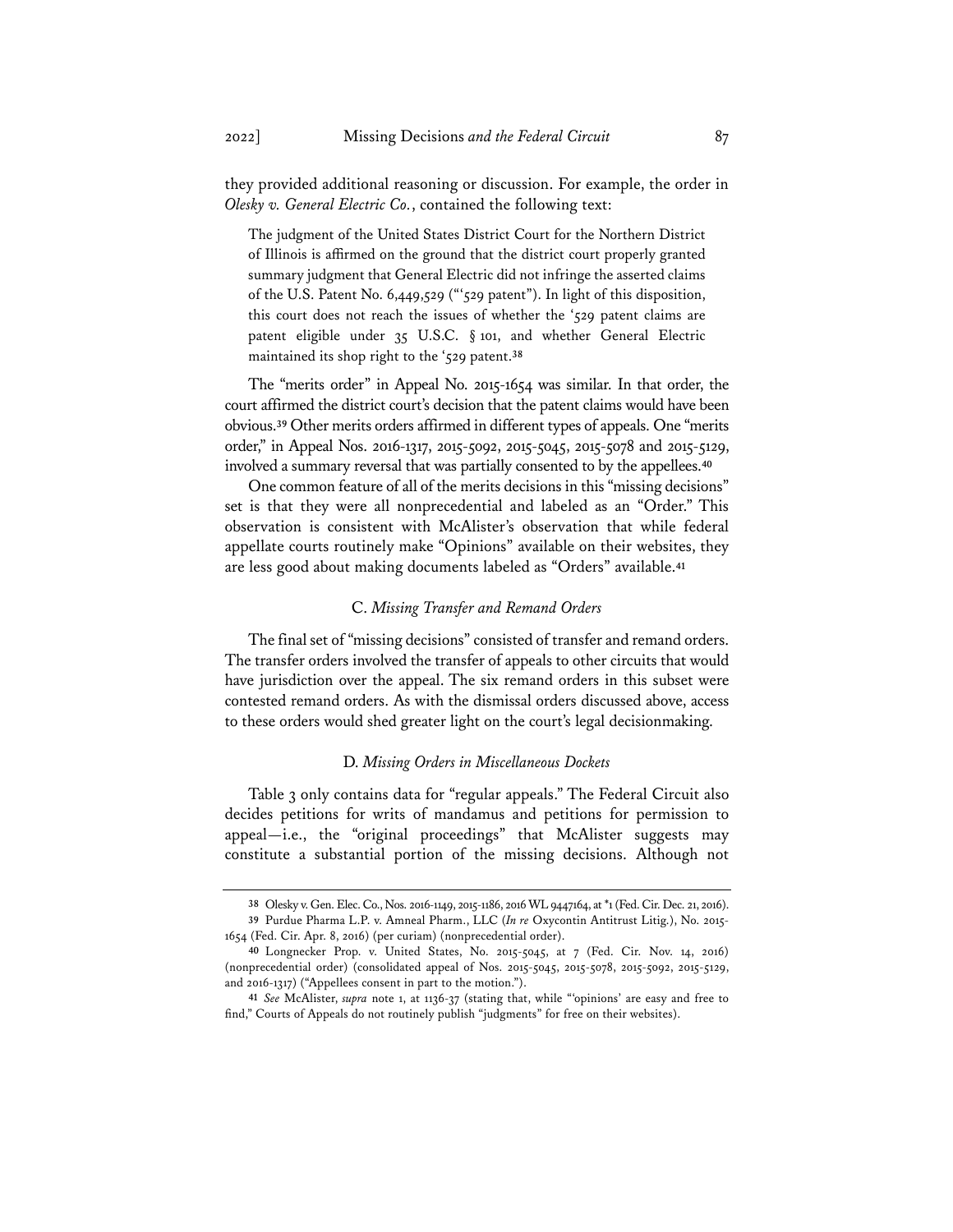included in Table 3, there were also forty-five "miscellaneous" matters docketed at the Federal Circuit in 2015. Of these, only two were decided in an opinion or order available on the court's website. The lack of these decisions does not appear consistent: although the court's website contained almost no orders for miscellaneous matters docketed in 2015, for other years, substantial numbers of these orders are available. Yet, the absence of these orders is concerning, as they are legally significant,**<sup>42</sup>** and in recent years have become especially newsworthy.**<sup>43</sup>** A deeper examination of petitions for writs of mandamus and other original matters is the subject of a future article.

### IV. OBSERVATIONS, CONCLUSIONS, AND RECOMMENDATIONS

Overall, the Federal Circuit has done a good job in making judicial decisions involving merit determinations in regular appeals available on its website. While there were a small number of merits decisions that weren't available on the website, the vast majority of the court's merits decisions appear to be available on its website. This broad availability reduces the barriers to public access to merits decisions, created by PACER or a paid commercial database.

However, this analysis also revealed some systematic patterns of decisions that are *not* made available on the court's website, and thus are unlikely to be collected by the major research databases. Many decisions in petitions for writs and permission to appeal, and decisions involving the court's jurisdiction can only be found by looking up the party name or appeal docket number on PACER. Not only may the absence of these decisions shape the law, but it may also affect legal scholarship: given what appears to be the court's jurisprudence, scholars focus on merits issues even though a portion of the court's terminations are on jurisdictional grounds. And even if these jurisdictional decisions don't make new law, they're still informative about the court's rulings and practices. Indeed, for the same reasons that the court makes available nonprecedential merits opinions, it should also make available nonprecedential contested dismissal, remand, and transfer orders.

Given this, I wholeheartedly agree with McAlister's recommendation that all judgments, opinions, and dispositive orders be posted to the court's website. The court already identifies when an appeal is terminated: it reports statistics on terminations in in Table B-8. And the court already makes summary affirmances under Rule 36 available on its website. It would not be

**<sup>42</sup>** *See, e.g.*, Paul R. Gugliuzza, *The Federal Circuit as a Federal Court*, 54 WM. & MARY L. REV. 1791 (2013) (discussing the significance of the Federal Circuit's jurisdiction).

**<sup>43</sup>** *See* Dennis Crouch, *(Non)Precedent on Venue Transfer?*, PATENTLYO (May 10, 2021), https://patentlyo.com/patent/2021/05/nonprecedent-venue-transfer.html [https://perma.cc/SRX8- U3R9] (describing recent Federal Circuit decisions on petitions for writs of mandamus).